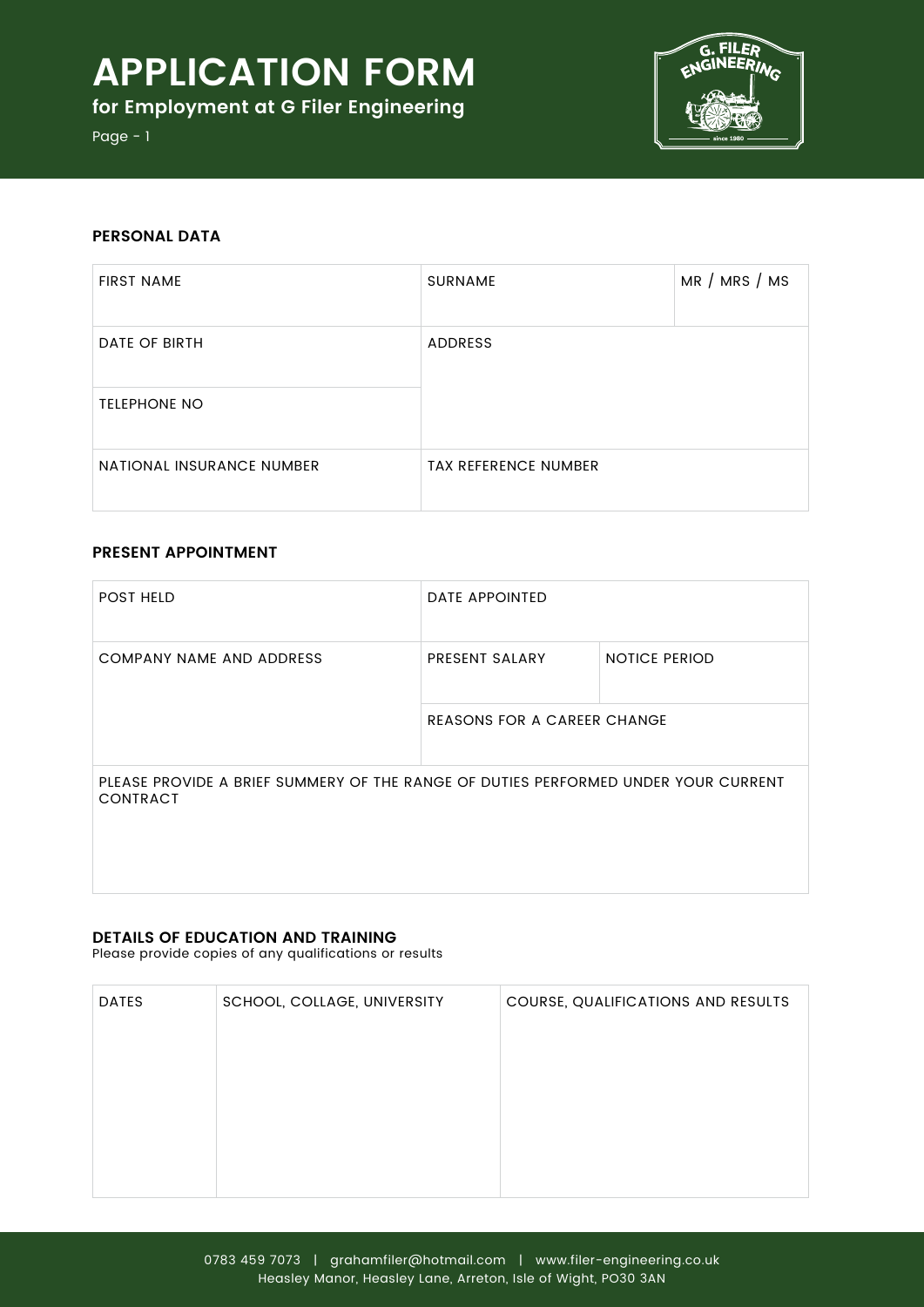

Page - 2

# **Major in-service training in the last 5 years**

| <b>DETAILS</b>                          | <b>PROVIDING BODY</b> | <b>DATES</b> |
|-----------------------------------------|-----------------------|--------------|
| MEMBERSHIP OF PROFESSIONAL INSTITUTIONS |                       |              |

# **Previous employment**

| <b>FROM</b> | TO | POSITION HELD | <b>EMPLOYER</b> | <b>REASON FOR LEAVING</b> |
|-------------|----|---------------|-----------------|---------------------------|
|             |    |               |                 |                           |
|             |    |               |                 |                           |
|             |    |               |                 |                           |
|             |    |               |                 |                           |
|             |    |               |                 |                           |
|             |    |               |                 |                           |
|             |    |               |                 |                           |

# **Personal details**

| DETAILS OF ANY PERIOD OF SICKNESS RENDERING YOU UNFIT FOR WORK OVER THE LAST TWO<br>YFARS                                                                                                                                           |                         |           |
|-------------------------------------------------------------------------------------------------------------------------------------------------------------------------------------------------------------------------------------|-------------------------|-----------|
| NUMBER OF DAYS UNFIT FOR WORK                                                                                                                                                                                                       | PRESENT STATE OF HEALTH |           |
| HAVE YOU BEEN CONVICTED OF ANY CRIMINAL OFFENCE?<br>IF YES PLEASE GIVE DETAILS ON A SEPARATE SHEET                                                                                                                                  | <b>YES</b>              | <b>NO</b> |
| DO YOU HOLD A CURRENT FULL DRIVING LICENCE                                                                                                                                                                                          | <b>YES</b>              | <b>NO</b> |
| DO YOU OWN A CAR                                                                                                                                                                                                                    | <b>YES</b>              | <b>NO</b> |
| As members of the Trading Standards "Buy With Confidence Scheme"<br>you will be subject to a "Basic Disclosure" application for criminal<br>convictions. Do you object to the investigation of your criminal<br>conviction history? | <b>YES</b>              | <b>NO</b> |